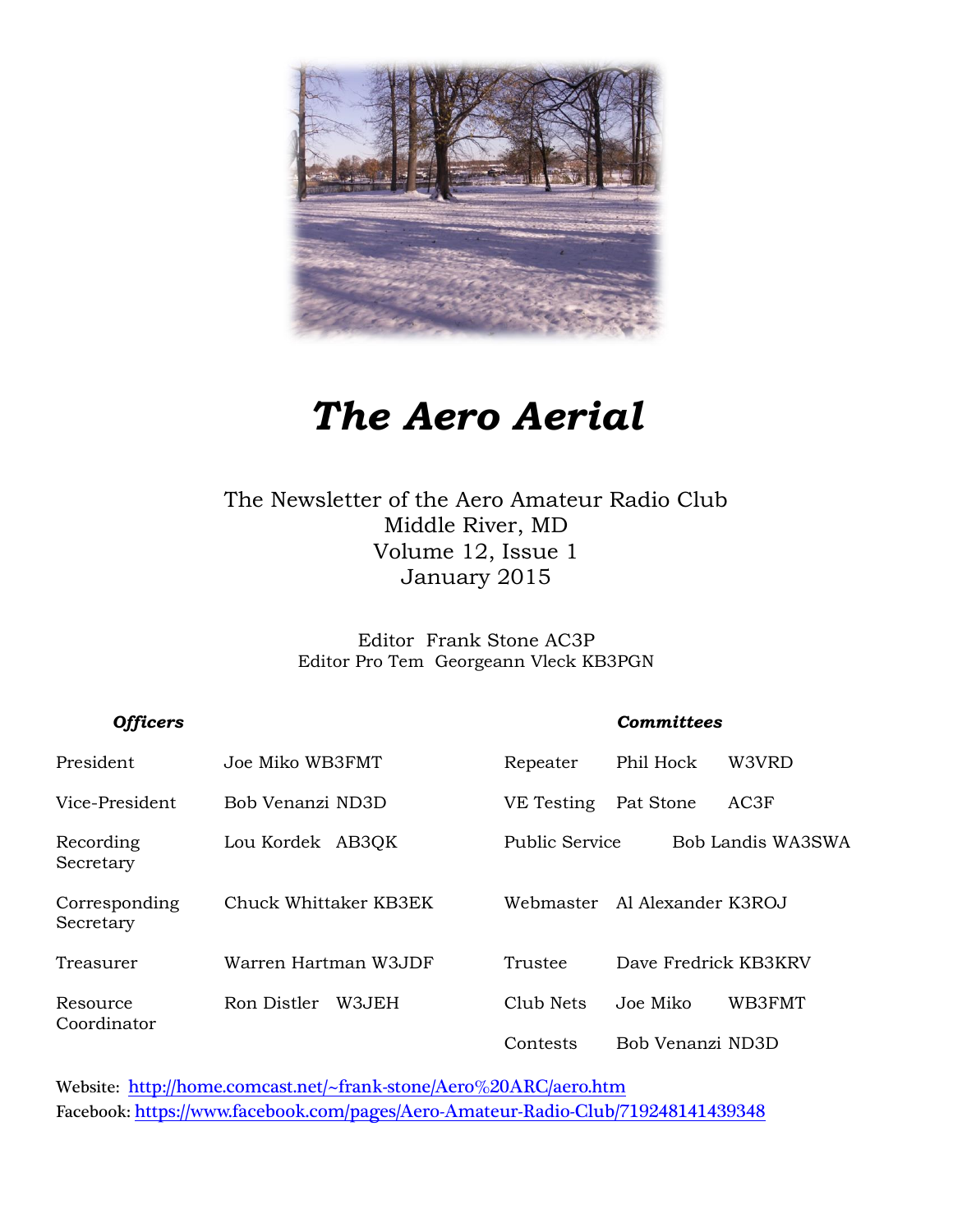## **About the Aero Amateur Radio Club**

#### **Meetings**

The Aero Amateur Radio Club meets on the first and third Wednesdays of the month at Essex SkyPark, Diffendall Road, Essex. Meetings begin at 7:30 p.m. local time.

### Repeaters

W3PGA 2 M: INPUT: 147.84 MHz, OUTPUT: 147.24 MHz W3PGA 70 Cm: INPUT : 444.575 MHz, OUTPUT : 449.575 MHz W3JEH 1.25 M: INPUT : 222.24 MHz, OUTPUT : 223.84 MHz

### Club Nets

Second Wednesday Net – 10 Meters (28.445 MHz) @ 8 p.m. Local Time Fourth Wednesday Net – 2 Meters (147.24 MHz Repeater) @ 8 p.m. Local Time Fifth Wednesday Net – 70 Centimeters (449.575 MHz Repeater) @ 8 p.m. Local Time

### Radio License Exams

The Aero Amateur Radio Club sponsors Amateur Radio License Exams with the ARRL VEC. Examination sessions are throughout the year. Walk-ins are welcome.

#### 2015 Examination Schedule

Where: White Marsh Branch Baltimore County Public Library 8133 Sandpiper Circle, White Marsh, Md. 21236 Time: 1 p.m. Dates: January 24, March 14, May 23, August 22, October 24 Contact: Patricia Stone AC3F, email: [ac3f@juno.com,](mailto:ac3f@juno.com) landline: 410-687-7209

### LOCAL AREA NETS

| Day                    | Time          | Freq. (MHz) | Net Name                          |
|------------------------|---------------|-------------|-----------------------------------|
| Daily                  | $9 - 10$ am   | 145.330     | <b>Oriole Net</b>                 |
| Daily                  | 6 pm          | 3.820       | Maryland Emergency Phone Net      |
| Daily                  | $6:30 - 7$ pm | 146.670     | <b>Baltimore Traffic Net</b>      |
| Daily                  | 7 pm & 10 pm  | 3.643       | <b>MD/DC/DE Traffic Net</b>       |
| $2nd$ Tue              | 7:30 pm       | 146.670     | <b>Baltimore County RACES Net</b> |
| $2nd$ Wed              | 8 pm          | 28.445      | <b>Aero ARC Net</b>               |
| $4th$ Wed              | 8 pm          | 147.240     | <b>Aero ARC Net</b>               |
| $5th$ Wed              | 8 pm          | 449.575     | <b>Aero ARC Net</b>               |
| When activated by NOAA |               | 147.030     | SkyWarn (primary)                 |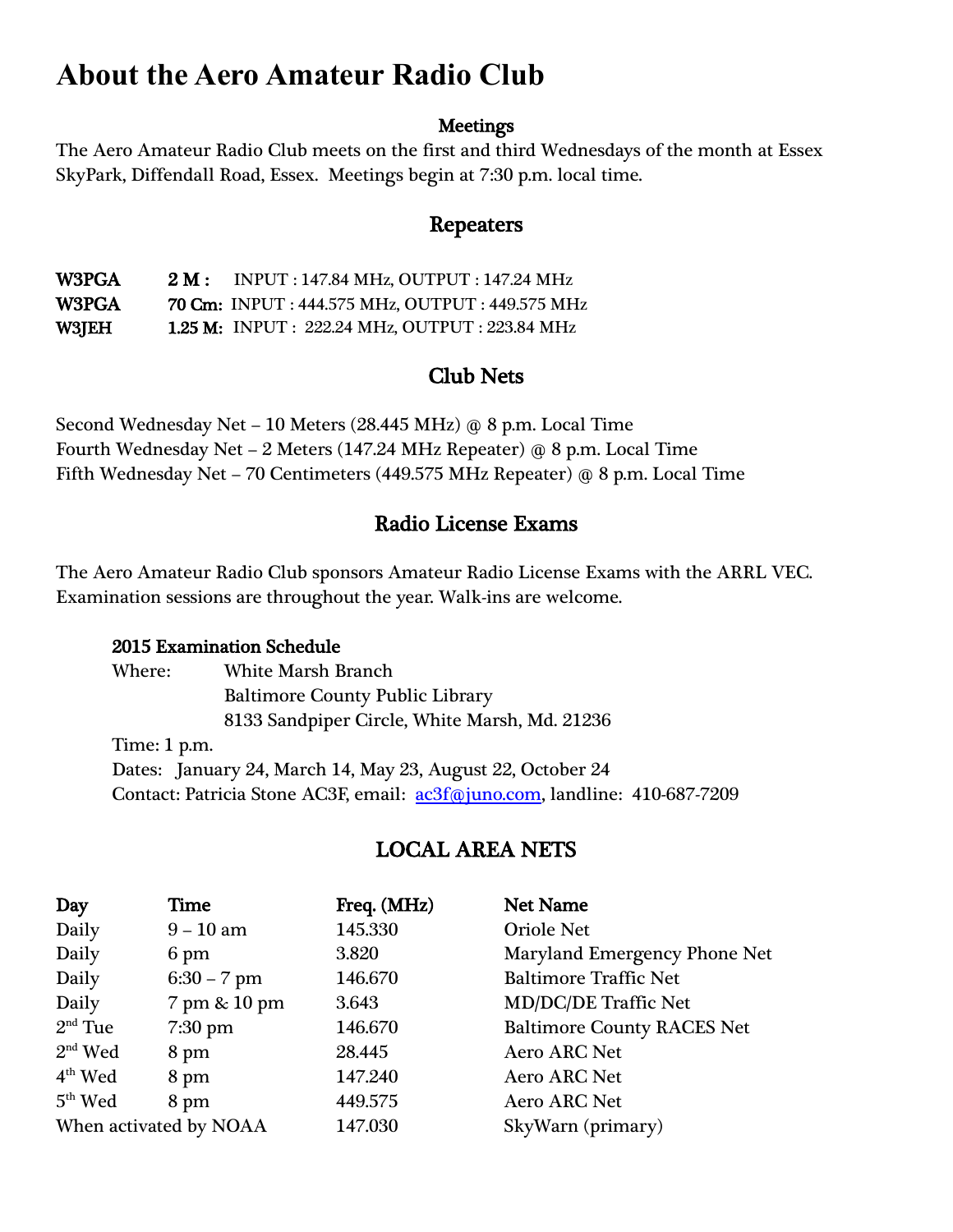#### From the Editor:

This issue of the Aerial is abbreviated because the Editor is experiencing an eye problem which is limiting the amount of time she can gaze at the computer screen comfortably. She apologizes for any errors missed, and that she is not up to doing the calendar for this month.

# NET REPORTS

**12-10-14**: 28.445 MHz, 8 pm - 8:35 pm local time

Frank AC3P (NCS) Middle River, Ron W3JEH Perry Hall, Phil W3VRD Essex, Georgeann KB3PGN Essex, Jerry N3VBJ Dundalk, Dave KA3SNY Essex, Rich KA3VAE Bowleys Quarters, Pat AC3F Middle River

The 12-24 and the 12-31 nets were canceled because of the holidays.

# **DUES ARE DUE**

Just a word from Warren, DUES are due the first meeting in January. 1/7/2015, the yearly dues per individual member are \$24.00 or \$24.00 plus \$2.00 per each additional member for the family membership. If you have not paid for 2014 you owe that amount plus the \$24 for 2015.

If you have any question you can contact Warren at  $W3JDF(Q)$ arrl.com or see him at the January 7<sup>th</sup> meeting.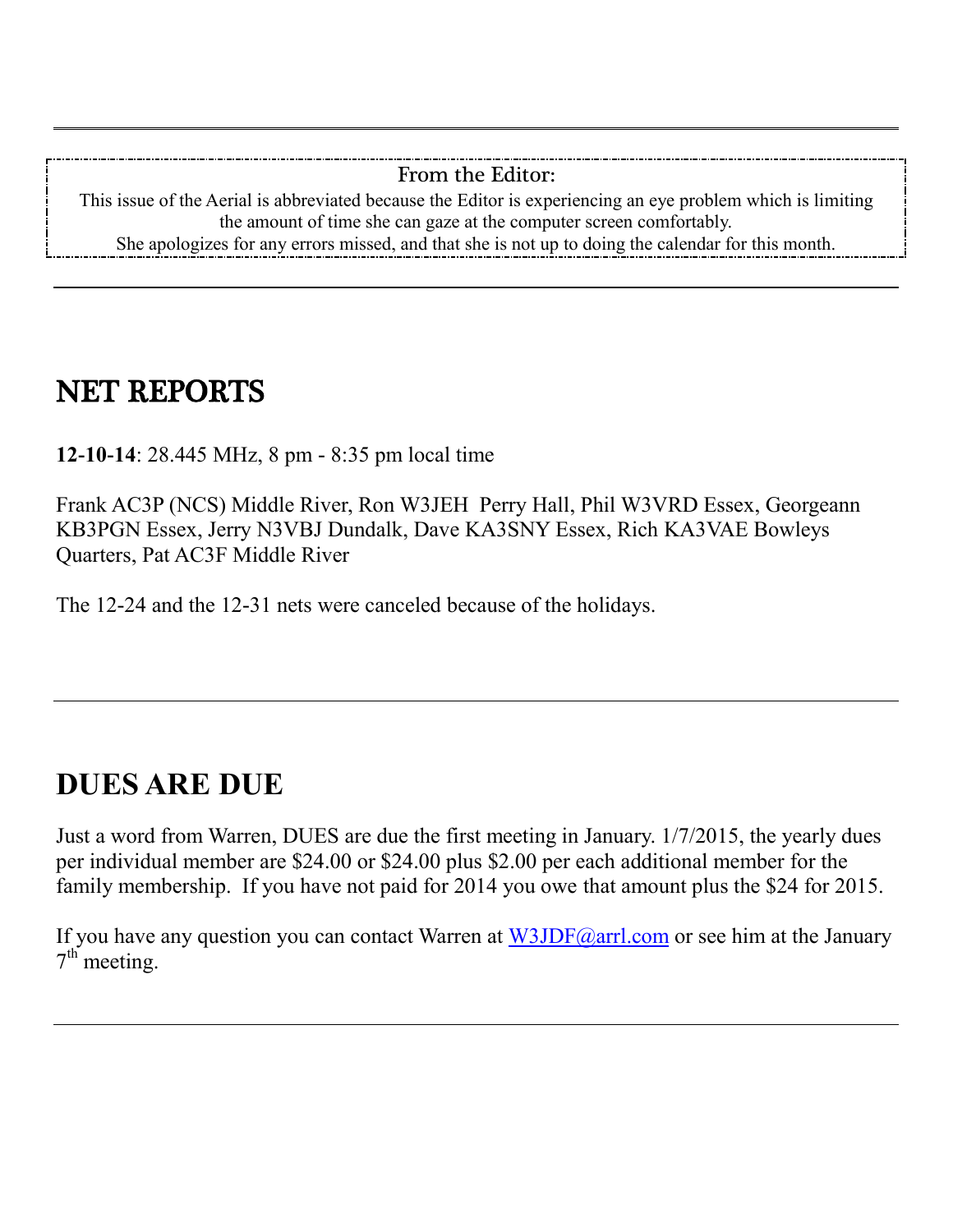# Upcoming Second Wednesday Presentations

These presentations will be given at the Essex SkyPark FBO building following a short business meeting.

| Date    | Topic                                     | Presenter       |
|---------|-------------------------------------------|-----------------|
| 1/21/15 | Repeaters How-Why & New                   | Phil W3VRD      |
| 2/18/15 | <b>EME Prep/Astronomy</b>                 | Joe WB3FMT      |
| 3/18/15 | A Skywarn Presentation                    | Jerry N3VBJ     |
| 4/15/15 | Contest Logging w/N1MM+                   | <b>Bob ND3D</b> |
| 5/20/15 | ISS Sighting and Contacting               | Frank AC3P      |
| 6/17/15 | <b>Field Day Best Operating Practices</b> | Bob ND3D        |

### **January 21, 2015 Presentation -- Radio Repeaters by Phil Hock, W3VRD**

The presentation is about what a repeater consists of, different types and ham bands, and our club repeaters.

#### **March 18, 2015 Presentation – SKYWARN by Jerry Cimildora N3VBJ**

#### **How Does Skywarn Work?**

When hazardous weather occurs, Skywarn volunteers report what is happening at their location. They are asked to report conditions such as rain and snow amounts, hail, flooding, tornadoes, or damage to trees or property.

Reports arrive at the NWS office via telephone, email, social media, and the Skywarn amateur radio net. The reports are combined with radar, lightning, satellite and computer model data to determine what the storms will do next. Spotters provide the "ground truth" to NWS forecasters: important information that radar won't always show. The reports are used by forecasters to issue public statements, watches, warnings, advisories, and short-term forecasts. These products reach the public through the Internet, NOAA weather radio, the media and other means.

Skywarn reports also go into Storm Data, which is an official publication that documents severe weather across the country. Storm Data can be used to create a severe weather climatologic (or history) of the local county and city.

#### **How Does The Skywarn Amateur Radio Net Work?**

Many Skywarn volunteers are also licensed amateur radio operators. The ability of many amateur radio operators to operate during power outages is an asset to the NWS.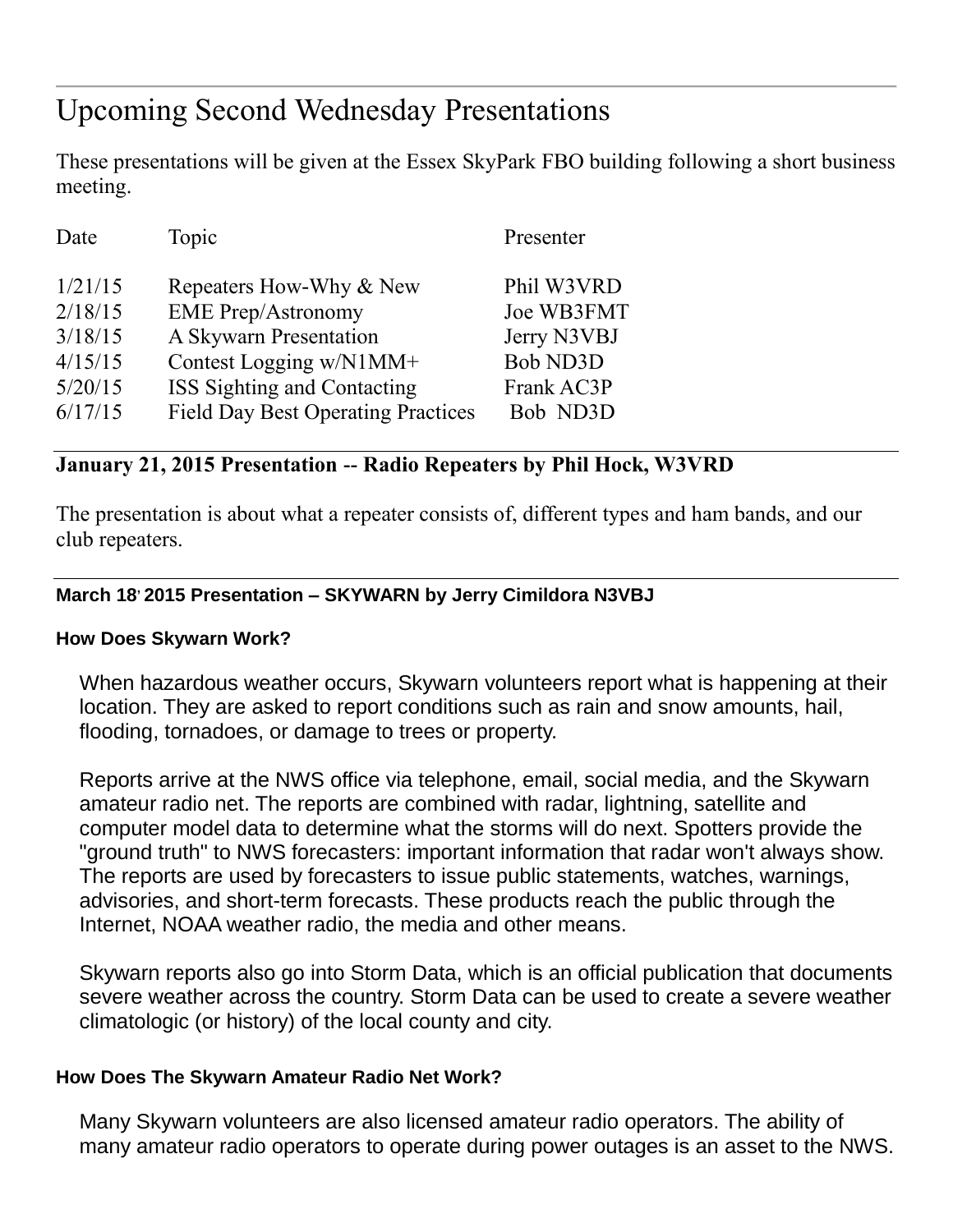During severe weather, amateur radio volunteers staff the radio station at the NWS office, using the call sign WX4LWX. They talk to spotters in the area where a storm is hitting, and request information needed by forecasters, such as hail size or rainfall accumulation. AS many of you saw on June 29th, 2012, large storms such as hurricanes and derechos can knock out phone service. Skywarn amateur radio volunteers help when there are communications outages so that NWS can continue to receive weather reports and feed warnings and other critical information out to communities. The WX4LWX station can also communicate with the National Hurricane Center, if needed.

Jerry N3VBJ Northeastern Coordinator for SKYWARN. For further information contact him at n3vbj1@gmail.com

Presenters who wish to submit a description of their talk may email it to Georgeann at [KB3PGN@reagan.com](mailto:KB3PGN@reagan.com) for inclusion in the Aerial.



VE CORNER by Pat Stone, AC3F

### **Aero ARC VE 2015 Test Schedule**

Where: White Marsh Library, 8133 Sandpiper Circle, White Marsh Md. 21236 Time: 1 P.M. Dates: January 24, March 14, May 23, August 22, October 24

Contact: Patricia Stone, AC3F, phone: 410-687-7209, email: ac3f@juno.com

# UPCOMING HAMFESTS

**Sunday, January 25, 2015**, Post-Holiday Hamfest Odenton Volunteer Fire Department, 1425 Annapolis Rd., Odenton, MD 21113 Maryland Mobileers Amateur Radio Club [<https://sites.google.com/site/marylandmobileers/hamfests-1/hamfest-2>](https://sites.google.com/site/marylandmobileers/hamfests-1/hamfest-2) Talk-In: 146.805/146.205 (PL 107.2) Contact: Bruce McPherson, AB3AC, 484 Peach Leaf Ct., Odenton, MD 21113 Phone: 410-456-2500, Email:  $\leq$ bmcpherson $73$ @verizon.net $\geq$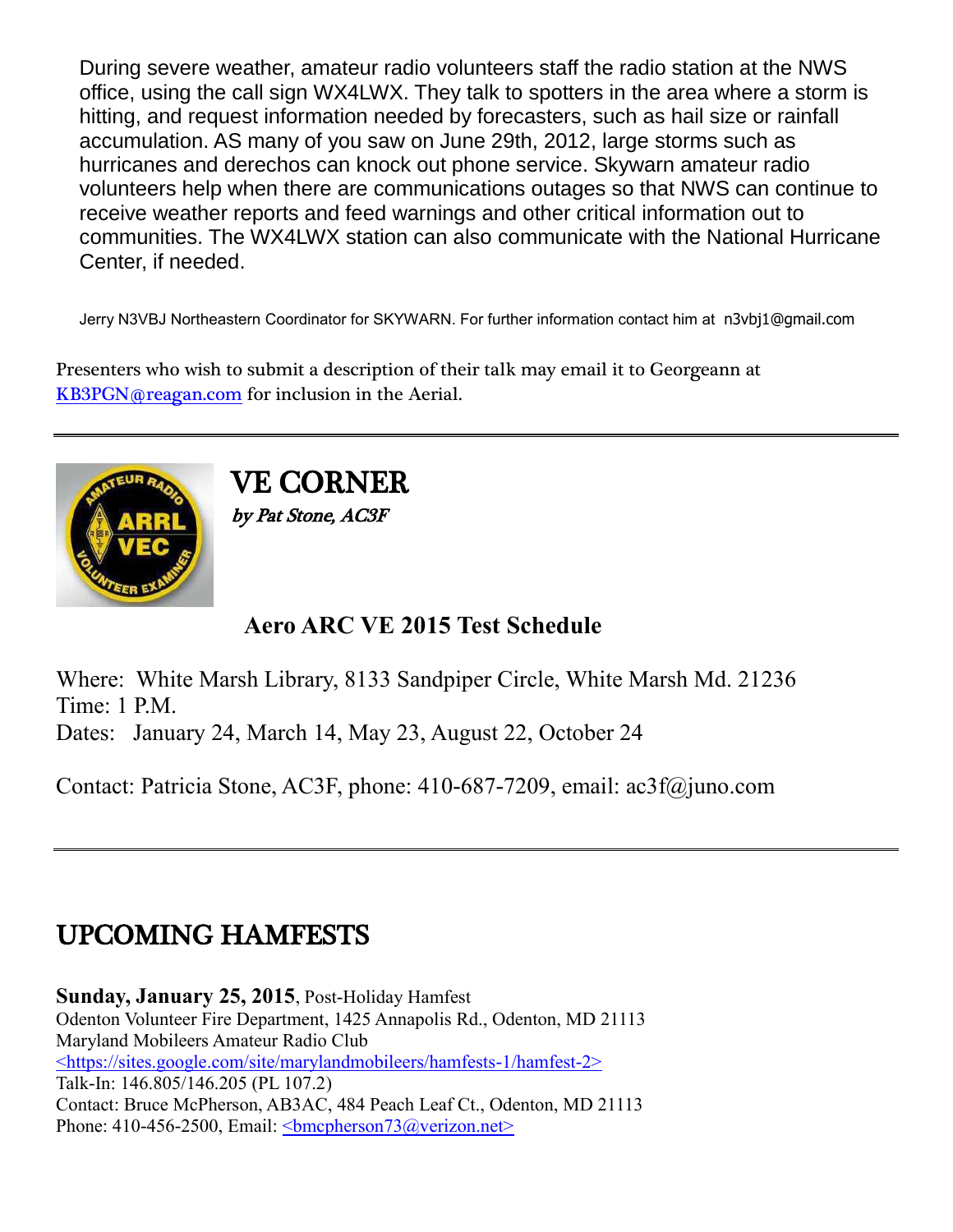**Saturday, February 7, 2015,** Virginia State Convention (Richmond Frostfest) Richmond Raceway Complex, 600 E. Laburnum Ave., Richmond, VA 23218 Richmond Amateur Telecommunications Society [<www.frostfest.com>](http://www.frostfest.com/) Talk-In: 146.88 -600 (PL 74.4) Contact: DeeDee Farrell, KK4AVC, PO Box 14828, Richmond, VA 23221 Phone: 804-657-7038, Email:  $\langle \text{info}(\hat{a}) \text{frostfest.com} \rangle$ 

### June 21, 2015: BARC Hamfest, Arcadia VFC, Upperco, MD.

Baltimore Amateur Radio Club Father's Day Hamfest will be held on Sunday, June 21st 2015 at the Arcadia Volunteer Fire Company Grounds. The address is 16020 Carnival Ave, Upeerco, MD 21155. It is just a few miles north on Route 30 from the top of I-795. The show will be from 8 am until 12 noon and it will be a TAILGATE hamfest. The prices will be \$5 admission and \$10 per tailgate spot. More information will follow soon. Bill Dobson, N3WD

### **2014 – A Year to Remember**

*By Frank Stoe, AC3P*

The Aero Amateur Radio Club had a remarkable year. The membership continued to increase and members were engaged in many operating activities and public service operations.

The year kicked off with the club's 30 Days/30 Nights of Fun Contest. As had been the case in previous years, Bob, ND3D, legged it out to leave the competition in the dust.

In keeping with the "Blue Moon Net" tradition, Frank AC3P and Joe WB3FMT noticed that there were multiple new moons in March and established a "Dark Side of The Moon Net on the 222 MHz repeater.

On a less than positive note, Al K3ROJ, told the club that the company that was hosting the club website had raised the fees so high that it was too expensive to continue. With the aeroarc.us site shut down, Frank AC3P established a scaled-down version of the website on his Comcast account which will run until another web host can be found. Jerry, N3VBJ set up a parallel page on Facebook for the club.

The VE Testing Program was successful. For the 2014 year our Pat AC3F and the VE's tested 29 applicants. There were 20 new hams joining the ranks and 8 upgrades.

On the Public Service front Aero members continued to assist BRATS for various Multiple Sclerosis Bike Tours and Walks. The club assisted the Glenn L Martin Aviation Museum with their Open Cockpit Events and provided an Amateur Radio Exhibit for the Essex Skypark Wings and Wheels fly-in event. Richard, KA3VAE gave a ham radio demo to a Cub Scout Pack. Members also participated in SKYWARN nets during severe weather events.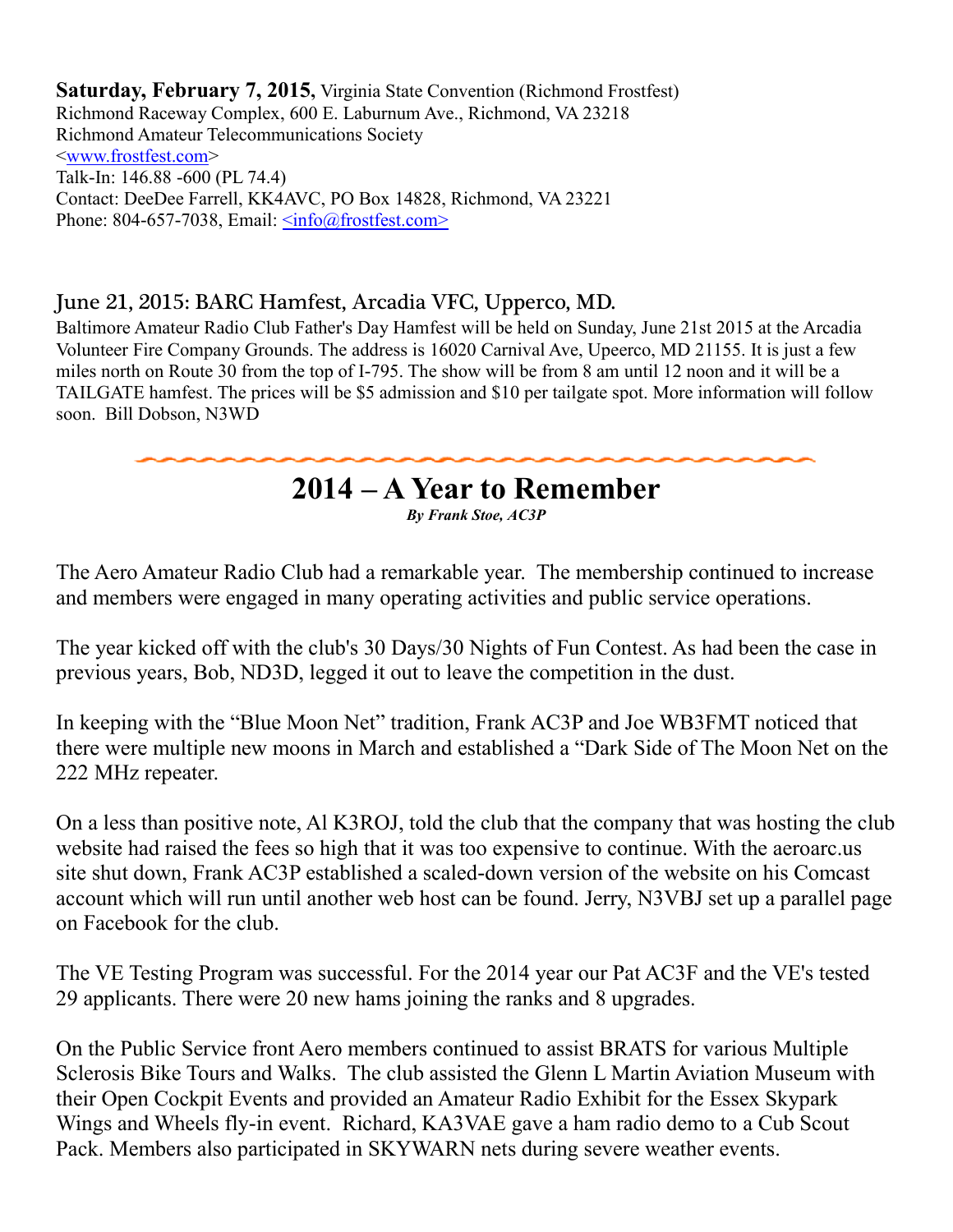W3PGA went on the air as 4A this year for ARRL Field Day scoring a respectable 3,420 points.

In other operating events the club sponsored a special event station N3P to commemorate the 200<sup>th</sup> Anniversary of the Battle of North Point. This effort garnered 165 contacts.

There were some changes in the officers and committees. Frank AC3P stepped down as Correspondence Secretary and Chuck KB3EK took up that responsibility. Frank also handed off the publication of the Aerial to Georgeann KB3PGN after 10 years at the helm.

Another change came with our meeting place. In November Aero ARC left Coffman's and began meetings at Essex Skypark. Thanks to the Skypark Association for their hospitality.

We said hello to new members Jerry N3VBJ, Lisa KC3AIJ, Marty KC3AID and Margaret Holy (studying).

We said farewell to Ed, W3PG who relocated to sunny Florida.

Sadly on May 16, we laid to rest Bernie, K3CXC who became a Silent Key in 2013.

So we say sayonara to 2014 and look ahead to the challenges of the new year.